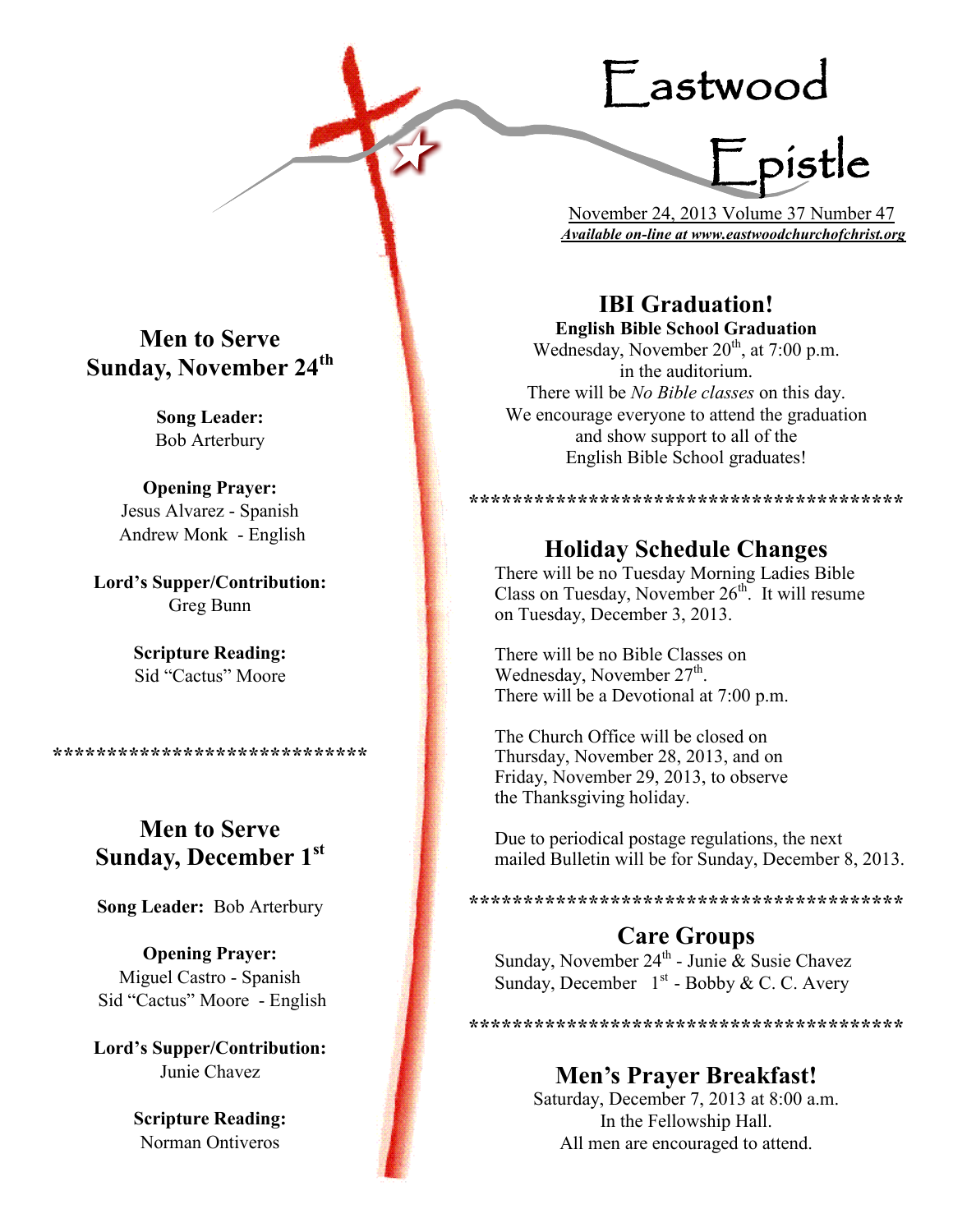# *Together*

**Thanksgiving must not be as easy as we think**. We seem to do so poorly practicing thanks-giving. It is so easy to take blessings for granted. When we don't receive what we want, we may say, "why didn't God....?" A clerk in a store or waiter has had a long hard day, they need surgery on a knee or hip and life is not good at home. We are upset because he/she did not treat me like I was king of the world. Grumbler.

**What is thanksgiving?** It is not turkey, pumpkin pie and football. It is gratitude in your mind/heart/soul for a blessing, any blessing. The blessing may be in the form of a person or earthly object or opportunity. We have thousands of blessings, most of which we seldom credit them for what they are to us.

Recognize, acknowledge and be grateful for every blessing you can see in your life. Every breath is a gift and blessing from God. Every person who touches your life in the smallest way is a blessing. Every smile you share with others is a blessing. Life is a blessing. This is thanks-giving.

"It costs so little to be generous" has been my saying and motto for years. It applies to more than a tip. It means giving just a little more than expected. Stop someone, look them in the eye and say "thank you." Not a casual throw away as you leave, let them see you are grateful.

Gratitude is always responsive to God, the giver of all and of the greatest blessing, as well as to those who are conduits for our blessings.

**Thank you, Lord for all you have given to me and for those who have delivered them to me!**

*Charles M Clodfelter*

*Sunday Guests who registered - 2 Did you speak with them?*

**www.eastwoodchurchofchrist.org**

#### **Schedule of Services**

Bible Class - 9:00 A.M. Ladies Bible Class Bible Study Worship - 10:00 A.M. 10:00 A.M. 7:00 P.M.

**Sunday Tuesday Wednesday**

# **Area TV Programs**

Fridays: 7:00 P.M. Channel #38 (Cable Channel #16) Sundays: 5:00 A.M. Inspiration Channel (Channel #364 Direct TV)

### **Congratulations!**

To Jesse and Becky Lopez on the birth of their baby girl, Emily Gabrielle, who was born Tuesday, November 12, 2013. Emily Gabrielle weight 6 lbs, 2 oz. Becky Lopez is the daughter of Richard & Gloria Sanchez and is Christy Sanchez' sister.

### **A Chili Night of Caroling**

Saturday, December 7, 2013, we will be having a night of chili and caroling. Come join us for a warm bowl of chili at 6:00 p.m. and a heart-warming outreach of caroling around the neighborhood at 6:45 p.m. For those unable to carol around the neighborhood, there will be singing in the Fellowship Hall. A sign-up for **finger food deserts** is on the table at the back of the auditorium. Donations are appreciated to help purchase the chili fixings. This will be in place of our annual Holiday Party. If you have any questions, please see Jeff and Stacey Riggs or Andrew and Kimberly Monk.

#### **Tuesday Morning Ladies Bible Class Holiday Party**

Ladies, you are cordially invited to the Tuesday Morning Ladies Bible Class holiday party on Tuesday, December  $10^{th}$ ,  $10:00$  a.m., in the home of Cherry Potter, 11221 Bill Hill. We will have a devotional followed with a potluck luncheon. Each lady is asked to also bring a canned good for our church pantry. Gifts for children (of all ages) who are in El Paso foster care services would also be appreciated. Please, do not wrap the gifts. If you can only come for lunch, we would love to have you join us.

> **Sunday, November 24, 2013 Speaker** - Charles Clodfelter **Sermon Topic** - *Appreciation* **Scripture** - Matthew 7:11-12

> > ~~~~~~~~~~~~~~~

**Sunday, December 1, 2013 Speaker** - Charles Clodfelter **Sermon Topic** - *Happiness with a Broken Heart* **Scripture** - Romans 7:21-25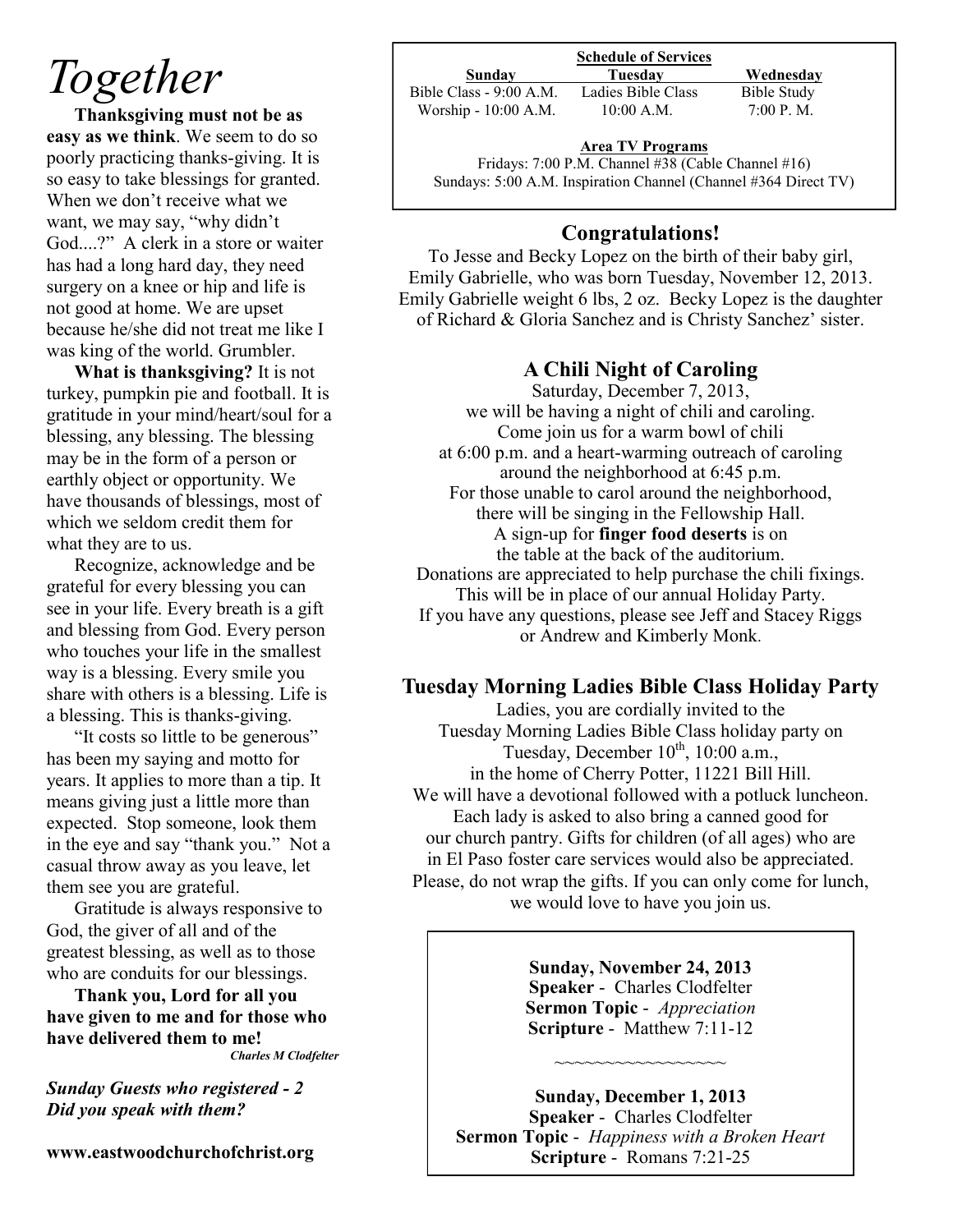

D<sub>The</sub> id you know that my purpose in life is not marriage, success, happiness, or anything like that, so what is it? What was the reason we were created? We were created to know and worship God. That's it, So Paul can say, "Whether, then, you eat or drink or whatever you do, do all to the glory of God." (1 Corinthians 10:31) The word "Glory" means to put something on the mantle where

it can be admired by onlookers. A woman seeks glory when she decorates her home in such a way that guests say, "Wow, where did you get that?" She puts that special treasure on display so that when people see it they act in "Awe." That's glory. To glorify God, means to make Him, look good, to place him on display, so that when others see your life, they stand in awe of your God. You're to do that in all activities of your life. Paul says, even in the everyday stuff, your goal should be to make God look Good. Now, let's do it! Paul

 $\mathcal{L}_\mathcal{L} = \{ \mathcal{L}_\mathcal{L} = \{ \mathcal{L}_\mathcal{L} = \{ \mathcal{L}_\mathcal{L} = \{ \mathcal{L}_\mathcal{L} = \{ \mathcal{L}_\mathcal{L} = \{ \mathcal{L}_\mathcal{L} = \{ \mathcal{L}_\mathcal{L} = \{ \mathcal{L}_\mathcal{L} = \{ \mathcal{L}_\mathcal{L} = \{ \mathcal{L}_\mathcal{L} = \{ \mathcal{L}_\mathcal{L} = \{ \mathcal{L}_\mathcal{L} = \{ \mathcal{L}_\mathcal{L} = \{ \mathcal{L}_\mathcal{$ 





#### **Happy Birthday!**

- November 28 Teri Dove
- November 28 Steel Campbell
- November 28 Steve Delgado, Jr.
- November 28 Ray Rivera
- December 1 Karen Baron
- December 3 Betty Hill
- December 4 Roger Hardy
- December 5 Tania Garcia
- December 6 Beth McNicol

#### **Happy Anniversary!**

November 26 - Alejandro & Connie Sandoval

- December 1 Mike & Karen Baron
- December 4 Herschel & Virginia Honea
- December 4 Bobby & C. C. Avery
- December 4 Brian & Carla Raines



### **Youth Group Fundraiser!**

Eastwood Youth Group is having a fundraiser Selling discount cards. The cards cost \$20 and have great discounts to 18 different businesses in the area The cards are good until December 2014, and the discounts can be used once per day. If you are interested in purchasing a card, please speak with Andrew or one of the youth kids. Money earned from this fundraiser will go toward many Youth activities, education and events.

#### **Sermon Audio Online**

For those who like to get the audio of the sermons, we now have them online at www.eastwoodchurchofchrist.org For those of you who still want the cassettes of the sermon audio, we still have those available.

#### **Yard Sale Fundraiser**

I will be traveling with People to People Ambassadors this summer on a trip to Europe. To help fundraise for this trip, I am having a yard sale on Saturday, December 7, 2013. Please consider donating any items that you may no longer want or need. Your donations are greatly appreciated. You can bring your donations to the church on Sundays or Wednesdays. If you need us to pick up any items from your home, please let us know. Thank you. Autumn Russell, 915-253-3230



The church office will be closed On Thursday, November  $28<sup>th</sup>$ and Friday, November 29<sup>th</sup> in observance of Thanksgiving. We wish each of you a happy and safe Thanksgiving holiday! ❤❤❤❤❤❤

From the Eastwood Church of Christ staff Charles, Paul, Andrew, Alice, Christy, Mark and Gloria Sanchez!